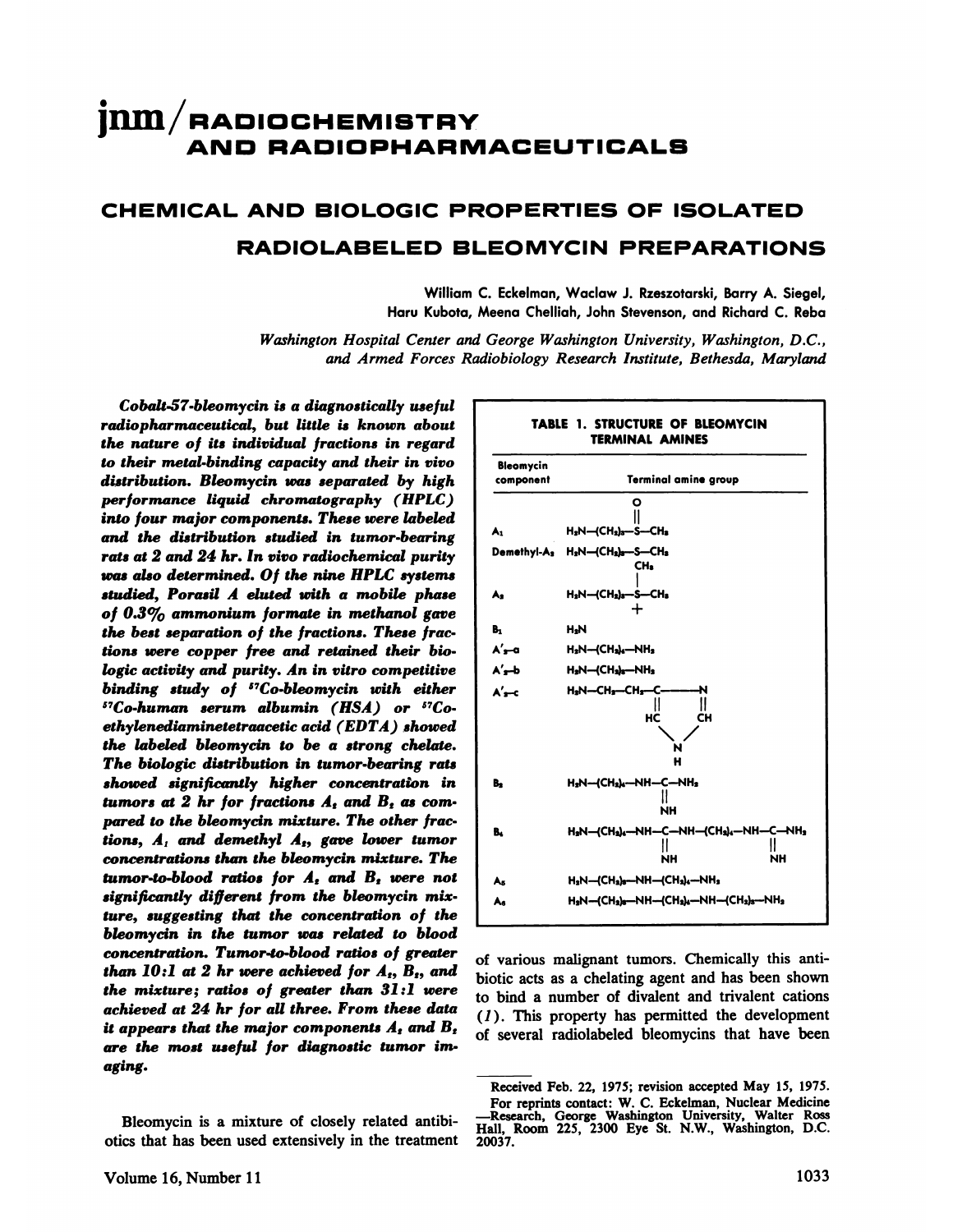used as radiopharmaceuticals for tumor scintigraphy. However, chelates of indium, technetium, gallium, and copper have not proven as stable in vitro and in vivo as the cobalt-bleomycin compound. Cobalt 57-bleomycin has proven to be a diagnostically sen sitive radiopharmaceutical  $(2-4)$ , but little is known about the nature of its individual fractions in regard  $\uparrow$  **phenyl or C<sub>18</sub>** (1.1) **flow** = 1 ml/ to their metal-binding capacity, their antibiotic ac tivity, and their in vivo distribution. Umezawa and coworkers (5) have isolated some 13 naturally oc curring components that contain a common nucleus but differ in the terminal amine. The structure of eleven terminal amines has been established (Ta ble 1).

> Several investigators have presented distribution data for various fractions using  ${}^{3}H$ -bleomycin (6,7) or microbiologic assay  $(8,9)$  but no report of the effect of chelation on distribution has appeared. We have investigated the chemical and biologic proper ties of several 57Co-labeled fractions of bleomycin.

### **METHODS AND MATERIALS**

Chromatography. Separations were carried out on a Waters Model ALC 202-6000 psi high performance liquid chromatography system (HPLC) equipped with stainless steel columns. Table 2 lists a summary of the chromatographic systems and conditions used. The identities of the separated com ponents were confirmed by chromatography on silica gel plates eluted with 10% ammonium acetate: methanol  $(1:1)$  as suggested by Umezawa, et all (10). Retention values  $(R<sub>f</sub>)$  were compared with the bleomycin mixture run on the same chromato graphic plate. The  $R_t$  values were similar to those reported by Umezawa, et al  $(10)$ , namely 0.40 for  $A_2$ , 0.68 for  $B_2$ , 0.74 for  $A_1$ , and 0.80 for demethyl  $A_2(DMA_2)$ . Bleomycin labeled with  $57Co$  was prepared as previously described  $(3)$ .

Competitive binding study. Equimolar solutions  $(0.18 \text{ nM})$  of <sup>57</sup>Co-bleomycin and ethylenediaminetetraacetic acid (EDTA); <sup>57</sup>Co-EDTA and bleomycin; <sup>57</sup>Co-bleomycin and human serum albumin (HSA); and <sup>57</sup>Co-HSA and bleomycin were mixed at pH 6.5. Mixtures were analyzed chromatographi cally on silica gel as noted above after reaction times varying from  $0$  to 72 hr (Table 3). Retention values were compared with those reported in the literature. The  $R_t$  value of <sup>57</sup>Co-EDTA is 0.84; <sup>57</sup>Co-HSA did not move from the origin.

Biologic distribution studies. The distribution stud ies of several radiolabeled bleomycin fractions were performed in female Fischer-344 rats implanted with 13762 mammary adenocarcinoma (Mason Research Institute, Worcester, Mass.) (Table 4). Rats weighed approximately 150 gm at the time of study 2 weeks

### . TABLE 2. HIGH PERFORMANCE LIQUID CHROMATOGRAPHY OF BLEOMYCIN MIXTURE

| Column<br>system                                                              | Mobile phase                                                                                               | Operating<br>conditions                                                          |
|-------------------------------------------------------------------------------|------------------------------------------------------------------------------------------------------------|----------------------------------------------------------------------------------|
| 1. Bondapak<br>phenyl or C18<br>pellicular<br>$0.21 \times 183$ cm            | Acetonitrile:water<br>(1:1)                                                                                | <b>Room temperature</b><br>flow $= 1$ ml/<br>min                                 |
| 2. Vydac pel-<br>licular strona<br>cation<br>exchange<br>$0.21 \times 274$ cm | NH <sub>4</sub> OOCH in water;<br>pH 6.4; linear<br>aradient 0-1.0 M                                       | <b>Room temperature</b><br>or 60 $^{\circ}$ , flow $=$<br>1 ml/min and<br>higher |
| 3. Bio-Rex-70<br>$0.95 \times 122$ cm                                         | NH <sub>4</sub> OOCH in water;<br>pH 6.4; linear<br>aradient 0-1.0 M                                       | <b>Room temperature</b><br>or 60°, flow $=$<br>1 ml/min and<br>hiaher            |
| 4. Chelex-100<br>copper form,<br>$0.95 \times 122$ cm                         | NH <sub>4</sub> OOCH in water;<br>pH 6.4; 0.1, 0.2,<br>or 0.5 M                                            | <b>Room temperature</b><br>or 60 $^{\circ}$ , flow $=$<br>1 ml/min               |
| 5. Biogel P-2<br>$2.54 \times 91$ cm                                          | 0.1 M NH OOCH<br>in 10% agueous<br>methanol; pH 6.4                                                        | <b>Room temperature</b><br>or 60 $^{\circ}$ , flow $=$<br>$0.3$ ml/min           |
| 6. Hydrogel IV<br>$0.95 \times 122$ cm                                        | <b>NH<sub>4</sub>OOCH in 0.1%</b><br>aqueous poly-<br>ethylene alycol;<br>pH 6.4; linear<br>aradient 0–1 M | <b>Room temperature</b><br>flows up to 5<br>ml/min<br>(2000 psi)                 |
| 7. Pellidon<br>pellicular<br>polyamide<br>$0.21 \times 274$ cm                | Methanol:water<br>$(1:1)$ ; linear<br>gradient of<br>acetic acid<br>from $0 - 2%$                          | <b>Room temperature</b><br>flows up to 5<br>ml/min                               |
| 8. Porasil A<br>$0.95 \times 122$ cm                                          | 5% NH <sub>4</sub> OOCH:<br>methanol (1:1);<br>pH 6.4                                                      | <b>Room temperature</b><br>flow $= 1$<br>ml/min                                  |
| 9. Porasil A<br>$0.95 \times 122$ cm                                          | 0.3% NH <sub>4</sub> OOCH:<br>methanol $(1:1)$ ;<br>pH 6.4;<br>flow gradient                               | Room temperature<br>flow gradient<br>1 ml/min to 5<br>ml/min (400-<br>2500 psi)  |

|  | TABLE 3. COMPETITIVE BINDING STUDY |  |  |
|--|------------------------------------|--|--|

|                                 |     | Percent unchanged<br><sup>57</sup> Co-chelate<br>reaction time (hr) |     |  |  |
|---------------------------------|-----|---------------------------------------------------------------------|-----|--|--|
| <b>Reaction mixture</b>         |     | 24                                                                  | 72  |  |  |
| <sup>87</sup> Co-bleomycin/EDTA | 100 | 100                                                                 | 100 |  |  |
| <sup>57</sup> Co-EDTA/bleomycin | 100 | 26                                                                  | 6   |  |  |
| <sup>57</sup> Co-bleomycin/HSA  | 100 | 100                                                                 | 100 |  |  |
| <sup>57</sup> Co-HSA/bleomycin  | 100 |                                                                     | 0   |  |  |

after tumor implantation; average tumor weight was 4 gm. Under light halothane anesthesia, rats were intravenously injected with one of the radiopharma ceuticals. Either 2 or 24 hr later, a cardiac blood sample and samples of tumor, muscle, fat, and liver were obtained and weighed. Tumor samples were carefully dissected and only solid portions without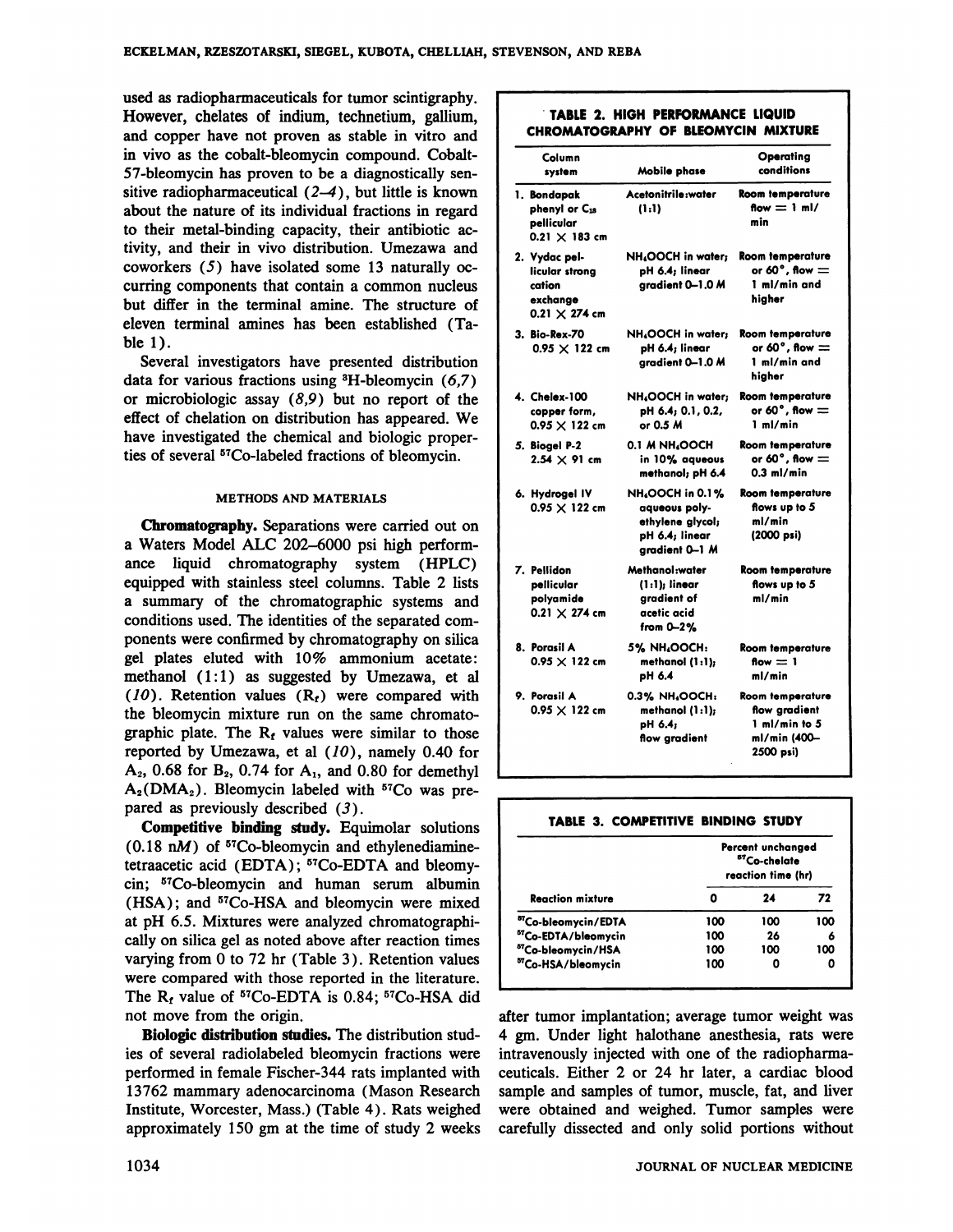| Organ              | Time<br>(hr) | Bloomycin<br>mixture   | As                     | Ъ,                                  | A1                                  | DMA <sub>3</sub>                    |
|--------------------|--------------|------------------------|------------------------|-------------------------------------|-------------------------------------|-------------------------------------|
| Tumor              | $\mathbf{2}$ | $0.240 \pm 0.065(5)^*$ | 0.556 $\pm$ 0.296(15)† | $0.642 \pm 0.229119$                | $0.228 \pm 0.103(14)$               | $0.223 \pm 0.092(11)$               |
|                    | 24           | $0.228 \pm 0.034(5)$   | $0.142 \pm 0.034(10)$  | $0.246 \pm 0.093(18)$               | $0.058 \pm 0.043$ (11) <sup>+</sup> | $0.066 \pm 0.038(11)$               |
| <b>Blood</b>       | 2            | $0.023 \pm 0.013(5)$   | $0.036 \pm 0.018(15)$  | $0.055 \pm 0.033(19)$               | $0.027 \pm 0.011(14)$               | $0.041 \pm 0.036(11)$               |
|                    | 24           | $0.007 \pm 0.001(5)$   | $0.005 \pm 0.002(10)$  | $0.007 \pm 0.004(18)$               | $0.004 \pm 0.002$ (11) <sup>+</sup> | $0.004 \pm 0.001(11)$               |
| Liver              | 2            | $0.130 \pm 0.047(5)$   | $0.160 \pm 0.112(15)$  | $0.184 \pm 0.043(19)$               | $0.072 \pm 0.023(14)$               | $0.070 \pm 0.019(11)$               |
|                    | 24           | $0.227 \pm 0.031(5)$   | $0.088 \pm 0.022(10)$  | $0.140 \pm 0.042$ (18) <sup>+</sup> | $0.046 \pm 0.014$ (11) <sup>+</sup> | $0.036 \pm 0.005$ (11) <sup>+</sup> |
| Tumor-to-<br>blood |              |                        |                        |                                     |                                     |                                     |
| ratiot             | 2:24         | 12.34                  | 15:31                  | 19:37                               | 14:16                               | 11:17                               |

gross necrosis or cyst formation were analyzed. The tissue samples were counted in a well scintillation counter [NaI(Tl) crystal] and compared to an ap propriately prepared standard.

The results for tissue concentration were expressed as the percentage of the injected dose per gram of tissue wet weight. Each group contained five or more animals. The <sup>57</sup>Co-labeled fractions obtained from the HPLC were compared with the <sup>57</sup>Co-labeled radiopharmaceutical using bleomycin currently avail able for therapeutic purposes (Blenoxane, Bristol Laboratories, Syracuse, N.Y.) . The commercial mix ture is stated to contain approximately  $55\%$  A<sub>2</sub>, 27%  $B_2$ , 9%  $A_1$ , and 3% DMA<sub>2</sub>. This material is labeled directly with  ${}^{57}CoCl<sub>2</sub>$  and is referred to as 5TCo-labeled bleomycin mixture.

Pharmacology. Samples of serum, urine, and saline extracts of homogenized liver, tumor, and kidney from tumor-bearing rats euthanatized at 2 hr were chromatographed on silica gel as noted above to determine the radiochemical purity of the labeled bleomycin in tissue. Blood clearance in rabbits was determined and these blood samples were also ana lyzed chromatographically (Table 5).

#### **RESULTS**

Chromatography. The bleomycin mixture supplied commercially is copper free. All chromatographic techniques reported by Umezawa, however, have required preliminary chelation with copper in order to effect acceptable separations  $(11)$ . This presents a problem if one attempts to label individual frac tions since the added copper necessary for isolation of the fraction must first be removed before adding the radioactive species of interest. Furthermore, it has been found that removal of copper leads to partial damage of bleomycin as shown by altered chromatographic properties. This is most easily de tected in the  $A_2$  fraction where the  $R_t$  changes from

# **TABLE 5. IN VIVO RADIOCHEMICAL PURITY OF @@CO-I.ABELED BLEOMYCIN MIXTURE IN RABBITS**

| Percent                    | Time (min) |      |      |      |      |      |
|----------------------------|------------|------|------|------|------|------|
|                            | 10         | 30   | 60   | 120  | 240  | 1440 |
| Dose in blood*             | 18.3       | 12.3 | 8.5  | 4.9  | 1.5  | 0.4  |
| <sup>57</sup> Co-bleomycin | 95.7       | 95.4 | 95.0 | 93.9 | 77.3 | 46.9 |
| Unbound "Co                | 4.3        | 4.6  | 5.0  | 6.1  | 22.7 | 53.1 |

\* Disappearance from blood of "Co-bleomycin mixture in **a rabbit. Chromatographicresultsare expressed as percent of activity in blood at the indicated times.**

0.40 to approximately 0.80 after removal of copper by hydrogen sulfide precipitation. The aim, there fore, was to develop a system for separating the bleomycin complexes in copper-free form. Separation of bleomycin by reverse-phase chromatography (Sys tem 1) was not successful. This method has been used to separate amines but only at higher pH values that deactivate bleomycin. No separation was ob tamed on Systems 4, 6, and 7 because of strong adsorption of bleomycin to the solid support. Sys tems 2 and 3, which are cation-exchange columns similar to the CM Sephadex C25 used by Umezawa, et al  $(10)$  for separation of  $Cu^{2+}$  chelates of bleomycin, required concentrated ammonium formate solution to elute the components. This was also true of System 5. The necessity of performing separation on these systems at high temperatures, of removing relatively large amounts of ammonium formate, and of lyophilizing large volumes of solution all con tributed to a difficult recovery process. Under these circumstances, the fraction  $A_2$  is demethylated to DMA<sub>2</sub> by the heat required in the lyophilization process and may then oxidize to  $A_1$ . Moreover, separation of <sup>57</sup>Co-bleomycin in these systems has resulted in substantial removal of cobalt by the resin.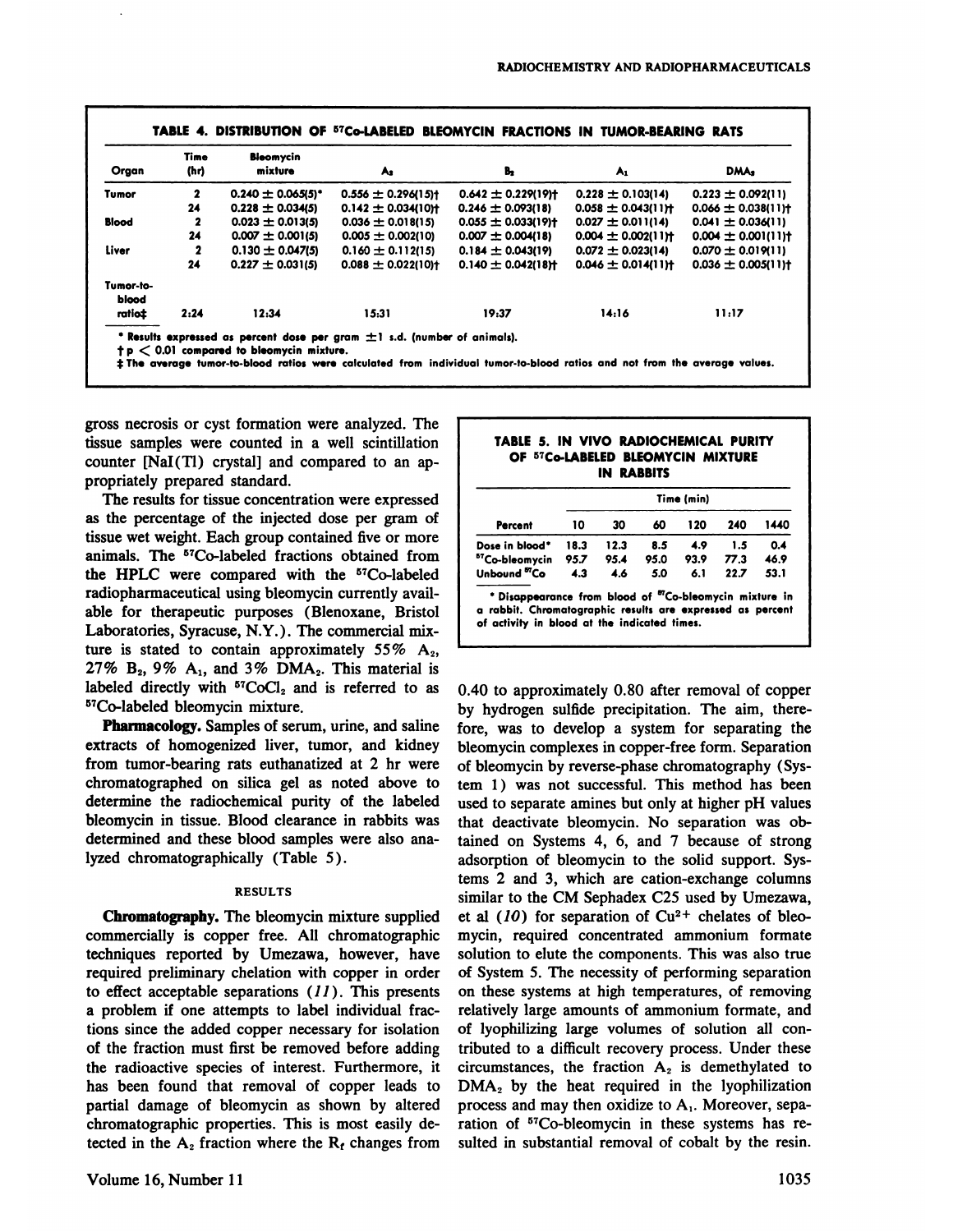To procure pure fractions of bleomycin, great care is required to avoid excessive heat and oxygen.

A silica gel column (Porasil A) eluted with meth anol:0.3% ammonium formate  $(1:1)$  separated the fractions of copper-free bleomycin in a small elution volume and did not require the high salt concentra tions that interfere with the lyophilization process. The capacity of this column is such that milligram quantities of  $A_2$ ,  $A_1$ , DMA<sub>2</sub>, and  $B_2$  have been separated. The identity of these peaks has been confirmed by radiolabeling with <sup>57</sup>Co either before or after HPLC, followed by thin-layer chromatography (TLC) . The chromatographic behavior on TLC was identical for the 57Co fractions labeled before or after HPLC.

Competitive binding studies and pharmacology. Results in Table 3 show that bleomycin is a strong chelating agent for cobalt. The equilibrium is estab lished slowly, however, as is seen in the case of the transfer of <sup>57</sup>Co from EDTA to bleomycin. The radiochromatographic pattern of 57Co-bleomycin in urine, plasma, and liver extracts from tumor-bearing rats was identical to that of the original material. Also, chromatography of urine collected from pa tients showed that <sup>57</sup>Co-bleomycin was excreted unchanged. However, chromatography in rat tumor extracts revealed a <sup>57</sup>Co distribution that differed from that of 5TCo-bleomycin in that the majority of the activity remained at the origin on the TLC sys tem. The clearance of bleomycin from the blood in rabbits was rapid and the <sup>57</sup>Co activity remaining in the blood migrated as bleomycin (Table 5).

Biologic distribution studies. Tissue distribution studies were carried out on the separated fractions from column Systems 8 and 9 in which the Porasil A support had been eluted with aqueous ammonium formate:methanol mixtures. In System 8, 5% am monium formate was used and, although a clearly defined separation on HPLC was obtained, the sub sequent chromatography on the TLC system showed damage to the  $A_2$  fraction. The DMA<sub>2</sub>,  $A_1$ , and  $B_2$ fractions exhibited the expected  $R_t$  values, but the  $A<sub>2</sub>$  fraction appeared to be less polar and migrated with  $R_f$  of 0.80 instead of the expected 0.40. The distribution obtained in the tumor-bearing rats indicated that the biologic behavior of all fractions had changed; the blood concentrations were significantly higher ( $p < 0.01$ ) than those obtained with the 5TCo-labeled mixture, and the tumor values were slightly lower. Consequently, the tumor-to-blood ra tios achieved with the fractions from System 8 were much lower than the corresponding value for the mixture.

When the study was repeated using 0.3% ammonium formate (System 9), the fractions migrated identically to those in the radiolabeled bleomycin mixture on TLC. Distribution studies in tumor bearing rats (Table 4) showed that  $A_2$  and  $B_2$  had significantly higher tumor concentrations at 2 hr than did the mixture ( $p < 0.01$ ). Nevertheless, the tumor-to-blood ratios for  $A_2$ ,  $B_2$ , and the mixture were similar, and all three radiopharmaceuticals exceeded  $10:1$  at 2 hr and  $31:1$  at 24 hr. The remaining fractions,  $DMA<sub>2</sub>$  and  $A<sub>1</sub>$ , showed lower tumorto-blood ratios at both times. The mean muscle concentration for all fractions was  $0.027\%$  dose/ gm at 2 hr and 0.010% dose/gm at 24 hr. The mean fat concentration for all fractions was 0.092% dose/gm at 2 hr and 0.07% dose/gm at 24 hr.

### DISCUSSION

The chromatographic separation and isolation of bleomycin fractions must be carried out under mild conditions in order to prevent the transformation of the  $A_2$  fraction to dimethyl  $A_2$  and  $A_1$ . Bleomycin labeled with carrier-free amounts of <sup>57</sup>Co, either before or after chromatography on System 9, does not show a change in biologic distribution as measured by tumor uptake and blood clearance. The labeling procedure with 57Co does not seem to inhibit the ability of bleomycin to bind to DNA. A recent report indicates that 57Co-bleomycin is associated with the DNA fraction in tumor homogenates obtained from mice implanted with Ehrlich solid tumor (12). This finding may explain the altered chromatographic be havior of bleomycin in the tumor homogenates in our study. The chromatographic technique reported here allowed us to prepare labeled individual frac tions that appear to remain physically, chemically, and biologically intact. Results from the in vivo distribution studies of these compounds suggest that the major components,  $A_2$  and  $B_2$ , are the most useful fractions for diagnostic tumor imaging because they show high tumor-to-nontumor ratios and have high absolute tumor concentrations. The tumor con centrations of these compounds seem to be related to blood concentration, since the tumor-to-blood ra tios for the mixture,  $A_2$ , and  $B_2$  were all similar whereas the absolute concentrations varied. No sig nificance can be attached to the two- to fourfold decrease in  $A_2$ ,  $B_2$ ,  $A_1$ , and  $DMA_2$  concentration in tumor at 24 hr. It appears that those fractions with charged side chains, namely  $A_2$  and  $B_2$ , achieve high tumor-to-nontumor ratios whereas the neutral side chains in  $\text{DMA}_2$  and  $\text{A}_1$  do not give such differential uptake (Table 1). Since  $A_1$  and DMA<sub>2</sub> are degradation products of  $A_2$ , the use of a purified  $A_2$  and  $B_2$ mixture might give better diagnostic results. The im plication of these findings for possible modification of the use of the bleomycin mixture for chemother apy is unknown but worthy of further study.